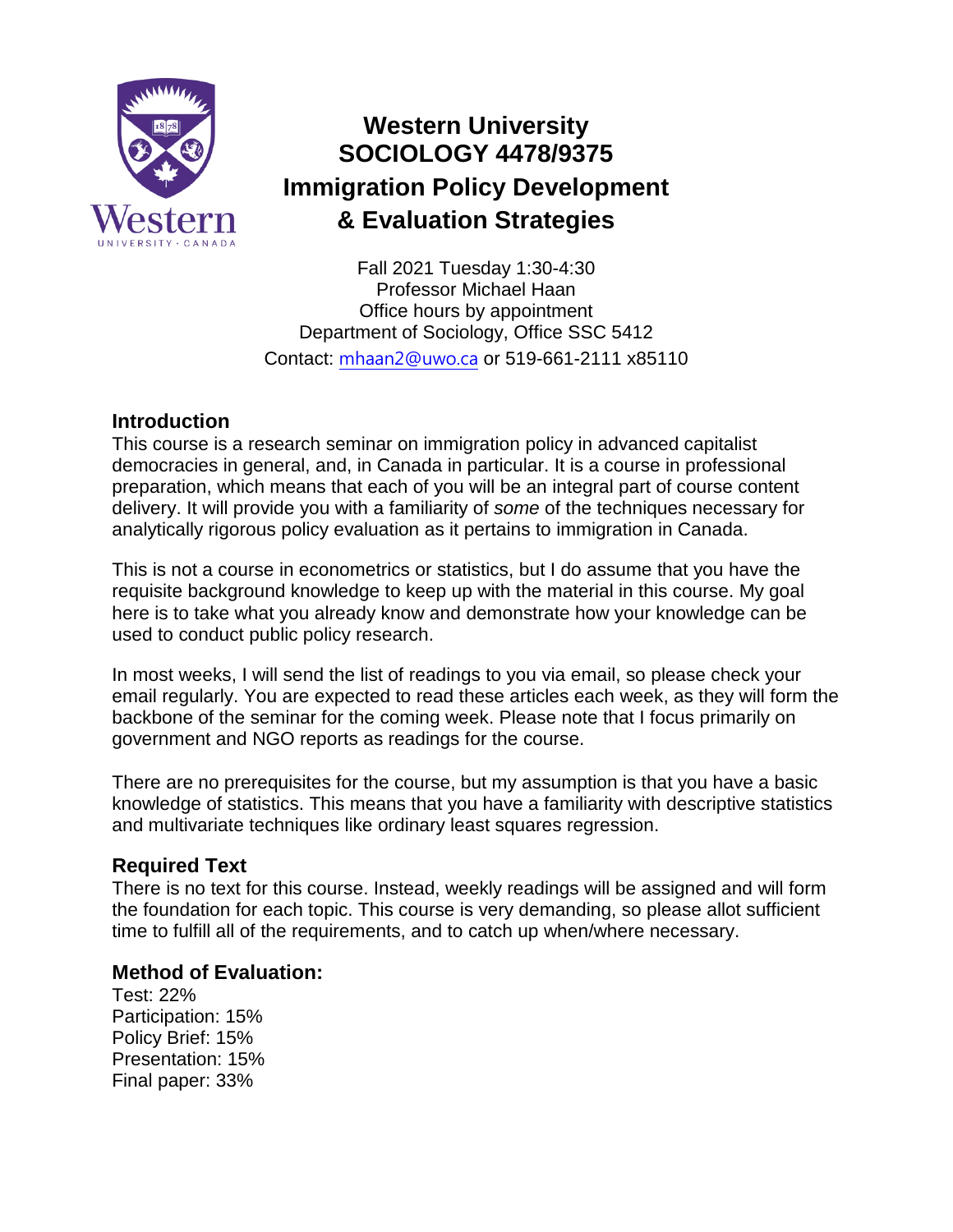## **Course Content**

This course will provide an overview of:

- 1) The broad suite of immigration policies in Canada, and the many changes that have occurred to these policies in recent history.
- 2) The extent to which the labour markets of cities, regions, and/or jurisdictions need and can support immigrants.
- 3) The success of recruitment and retention strategies.
- 4) The effectiveness of immigration policies at multiple levels of government.

In the early weeks of the course we will explore the basic dimensions of the immigration system in Canada. You will learn about the admission system for permanent residents, the many different types of temporary statuses that individuals use to enter Canada. We will also look at the mechanisms whereby temporary residents can transition to permanent status.

In the second half of each weekly session, we'll briefly look at the quantitative techniques to measure differences in immigrant outcomes (by source country, settlement region, etc.). When appropriate, we'll compare to other countries.

## **Learning Objectives**

By the end of this course students should be able to:

- Cogently present on an immigration-relevant topic.
- Critically contribute to the discourse on immigration in Canada.
- Design an immigration-related research project
	- o Identify the appropriate data and analytical techniques to conduct this research.

## **Important Policies**

## **Copyright:**

Lectures and course materials, including power point presentations, outlines, and similar materials, are protected by copyright. You may take notes and make copies of course materials for your own educational use. You may not record lectures, reproduce (or allow others to reproduce), post or distribute lecture notes, wiki material, and other course materials publicly and/or for commercial purposes without my written consent.

#### **A Note on Plagiarism:**

Students must write their assignments in their own words. Whenever students take an idea from another author, they must acknowledge their debt both by using quotation marks where appropriate and by proper referencing such as footnotes or citations. Plagiarism is a major scholastic offence (the Scholastic Offence Policy can be viewed in the Western Academic Calendar).

#### *Plagiarism Checking:*

All required papers may be subject to submission for textual similarity review to the commercial plagiarism detection software under license to the University for detection of plagiarism. All papers submitted for such checking will be included as source documents in the reference database for the purpose of detecting plagiarism of papers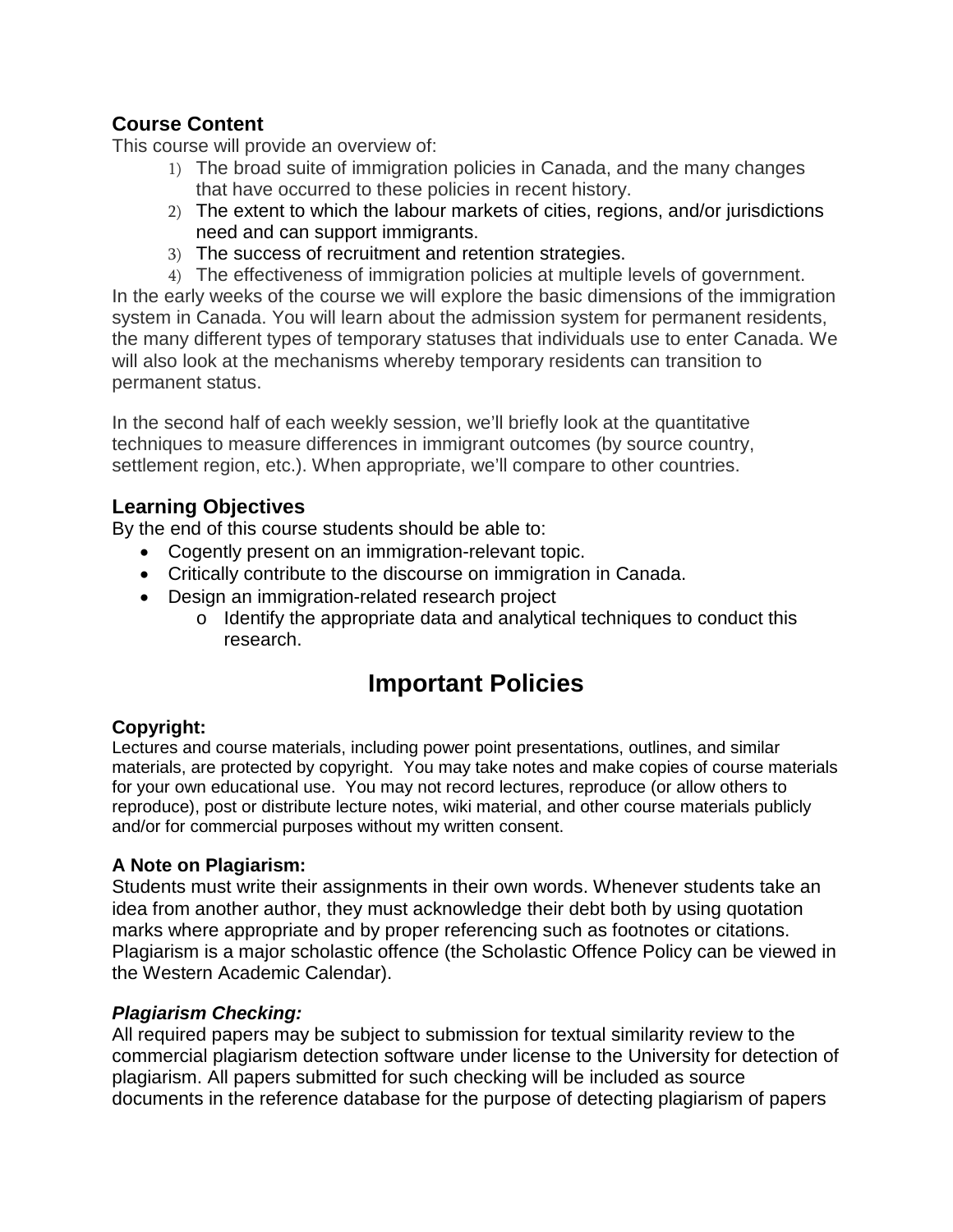subsequently submitted to the system. Use of the service is subject to the licensing agreement, currently between The University of Western Ontario and Turnitin.com

([http://www.turnitin.com](http://www.turnitin.com/)).

#### **Policy on Laptops and other Electronics/Phones in Class:**

Laptops are permitted in class but if it is observed that students are on social networking sites such as Facebook or Twitter, they will be told to close the lid and they will not be permitted to use it for the remainder of the class. Please be sure that all cell phones are turned off at the beginning of class.

Students will be allowed to use calculators in class and during exams.

#### **Policy on Accommodation for Medical Illness**

Western's policy on Accommodation for Medical Illness can be found at [http://www.uwo.ca/univsec/pdf/academic\\_policies/appeals/accommodation\\_medical.pdf](http://www.uwo.ca/univsec/pdf/academic_policies/appeals/accommodation_medical.pdf). Students must see the Academic Counsellor and submit all required documentation in order to be approved for certain accommodation:

[https://counselling.ssc.uwo.ca/procedures/academic\\_consideration.html](https://counselling.ssc.uwo.ca/procedures/academic_consideration.html)

#### **Accessible Education Western:**

Western is committed to achieving barrier-free accessibility for all its members, including graduate students. As part of this commitment, Western provides a variety of services devoted to promoting, advocating, and accommodating persons with disabilities in their respective graduate program.

Students with disabilities (for example, chronic illnesses, mental health conditions, mobility impairments) are strongly encouraged to register with Accessible Education Western (AEW), a confidential service designed to support graduate and undergraduate students through their academic program. With the appropriate documentation, the student will work with both AEW and their graduate programs (normally their Graduate Chair and/or Course instructor) to ensure that appropriate academic accommodations to program requirements are arranged. These accommodations include individual counselling, alternative formatted literature, accessible campus transportation, learning strategy instruction, writing exams and assistive technology instruction.

<https://grad.uwo.ca/administration/regulations/6.html>

#### **Scholastic Offences**

Scholastic offences are taken seriously and students are directed to read the appropriate policy, specifically, the definition of what constitutes a Scholastic Offence, at the following web site:

[http://www.uwo.ca/univsec/pdf/academic\\_policies/appeals/scholastic\\_discipline\\_undergra](http://www.uwo.ca/univsec/pdf/academic_policies/appeals/scholastic_discipline_undergrad.pdf) [d.pdf](http://www.uwo.ca/univsec/pdf/academic_policies/appeals/scholastic_discipline_undergrad.pdf)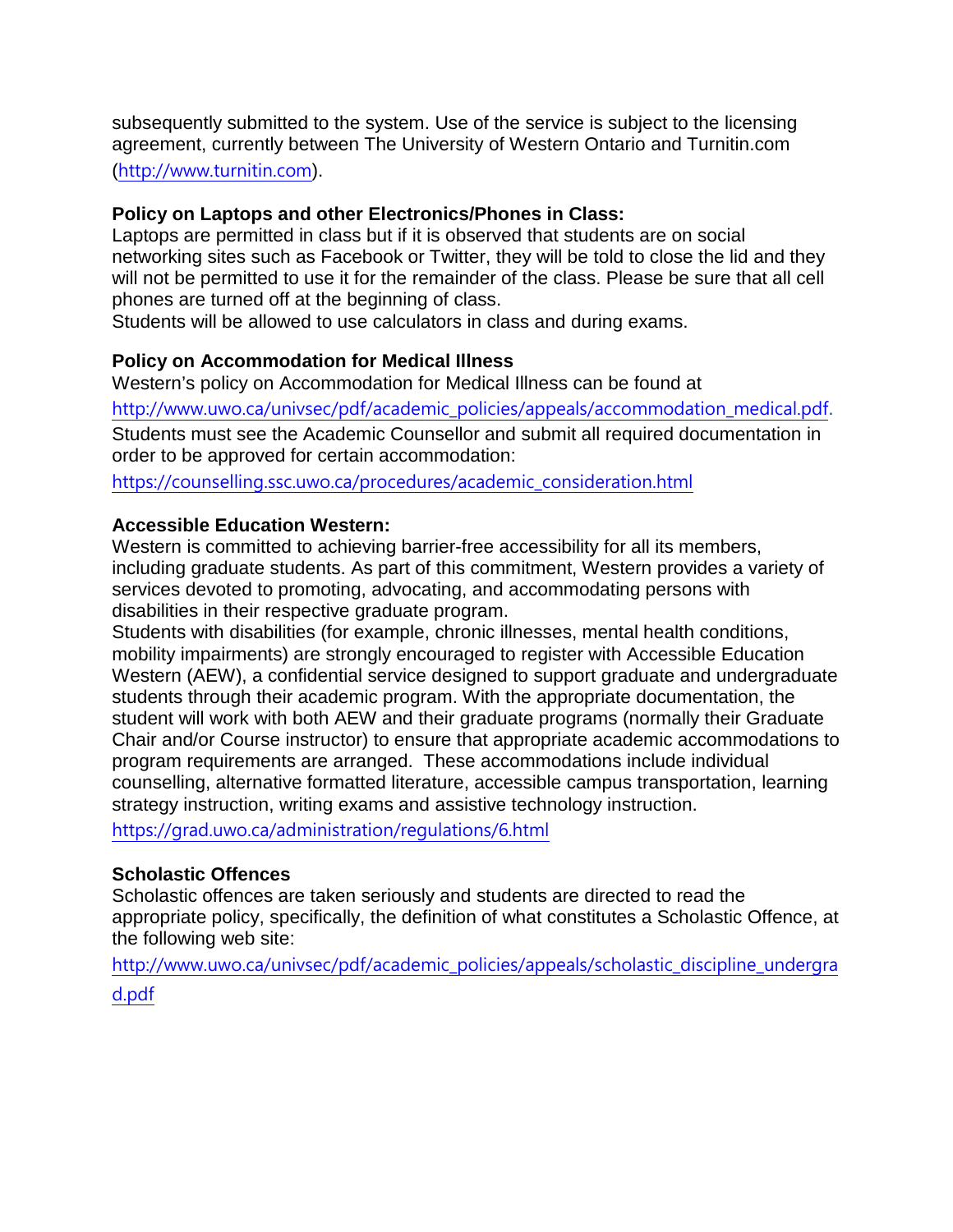#### **Mental Health**

Students who are in **emotional/mental distress** should refer to Mental Health@Western ([https://www.uwo.ca/health/mental\\_wellbeing/index.html](https://www.uwo.ca/health/mental_wellbeing/index.html)) for a complete list of options how to obtain help.

## **Course Schedule and Readings (tentative, incomplete, and based on your preferences):**

#### **Part 1: Setting the Stage**

#### **Week 1: Introduction to the Class**

## **Week 2: Justice or 'Just us'? Immigration in the Canadian Welfare State**  Read: *Why Canada Needs a Flood of Immigrants.* Globe and Mail. Available: [http://www.theglobeandmail.com/news/national/time-to-lead/why-canada-needs](http://www.theglobeandmail.com/news/national/time-to-lead/why-canada-needs-a-flood-of-immigrants/article4105032/?page=all)[a-flood-of-immigrants/article4105032/?page=all](http://www.theglobeandmail.com/news/national/time-to-lead/why-canada-needs-a-flood-of-immigrants/article4105032/?page=all)

Grubel, Herbert. 2005. Immigration and the Welfare State in Canada: Growing Conflicts, Constructive Solutions." Fraser Institute. Available: <https://www.fraserinstitute.org/sites/default/files/ImmigrationandWelfareState.pdf>

Nannestad, Peter. 2004. "Immigration as a challenge to the Danish welfare state." *European Journal of Political Economy* 20 (3): 755-767.

#### **Week 3: Immigration policies in Canada**

Alboim, Naomi and Karen Cohl. 2012. Canada's Rapidly Changing Immigration System. Maytree Foundation. [https://maytree.com/wp-](https://maytree.com/wp-content/uploads/shaping-the-future.pdf)

[content/uploads/shaping-the-future.pdf](https://maytree.com/wp-content/uploads/shaping-the-future.pdf)

Akbari, Ather, and Martha MacDonald. 2014. Immigration Policy in Australia, Canada, New Zealand, and the United States: An Overview of Recent Trends. International Migration Review 48(3): 801-822.

#### **Week 4: The Economic Outcomes of Immigrants to Canada**

Picot, Garnett and Arthur Sweetman. 2005. The Deteriorating Economic Welfare of Immigrants and Possible Causes: Update 2005

[http://www.publications.gc.ca/Collection/Statcan/11F0019MIE/11F0019MIE200526](http://www.publications.gc.ca/Collection/Statcan/11F0019MIE/11F0019MIE2005262.pdf) [2.pdf](http://www.publications.gc.ca/Collection/Statcan/11F0019MIE/11F0019MIE2005262.pdf)

Bonikowska, Aneta, Feng Hou and Garnett Picot. 2015. "Which Human Capital Characteristics Best Predict the Earnings of Economic Immigrants?" <http://www.statcan.gc.ca/pub/11f0019m/11f0019m2015368-eng.pdf>